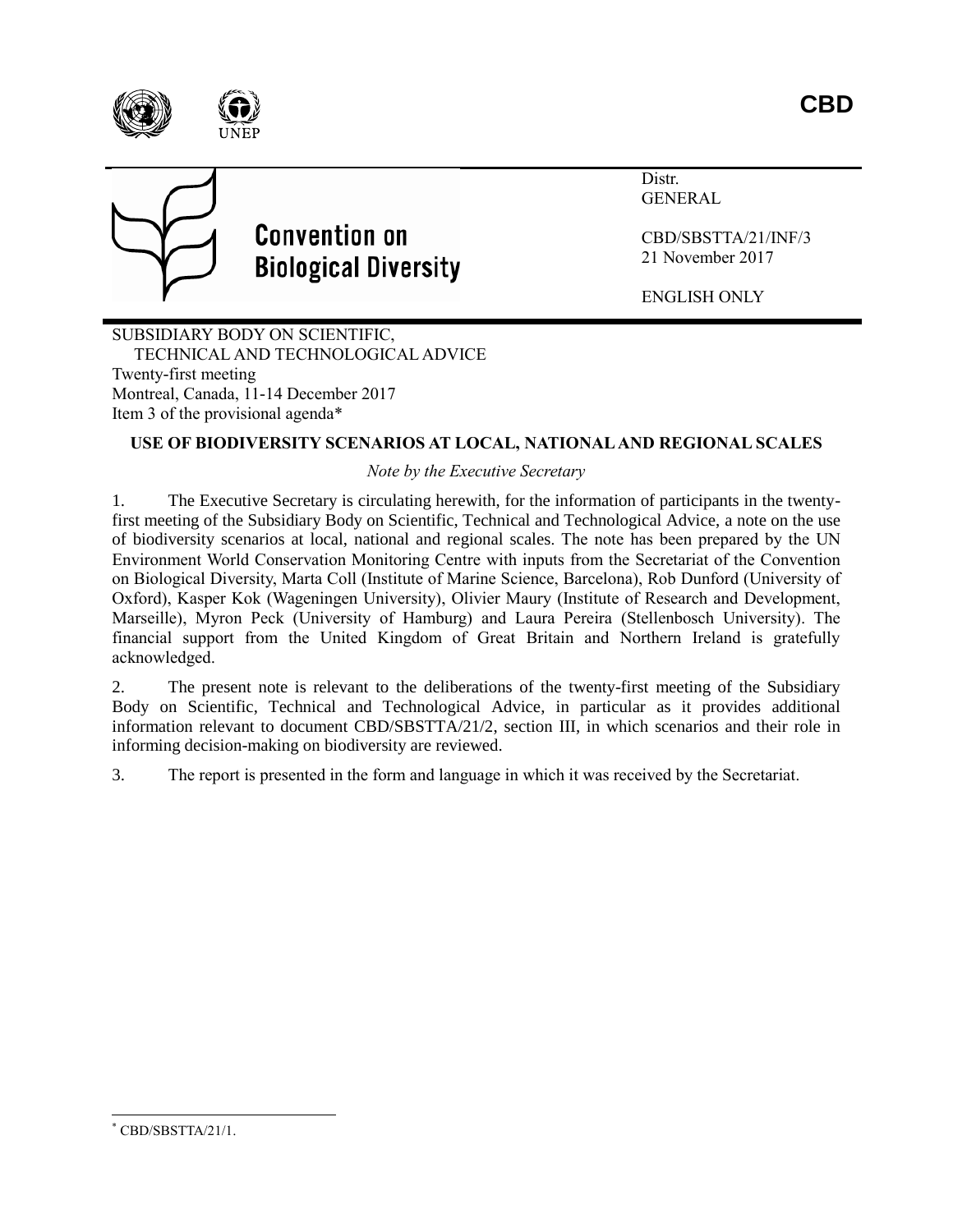# **USE OF BIODIVERSITY SCENARIOS AT LOCAL, NATIONAL AND REGIONAL SCALES I. INTRODUCTION AND SCOPE**

- 1. The fifteenth meeting of the Conference of the Parties (COP) to the Convention on Biological Diversity (CBD) in 2020 is expected to adopt a post 2020 global biodiversity framework. This will take into account the 2050 Vision of the current Strategic Plan for Biodiversity 2011-2020, "Living in harmony with nature", where "by 2050, biodiversity is valued, conserved, restored and wisely used, maintaining ecosystem services, sustaining a healthy planet and delivering benefits essential for all people". It will also take into account the 2030 Agenda for Sustainable Development as well as other relevant international processes. Against this background, the aim of this document is to review how future scenarios of biodiversity and ecosystem services at local, national and regional scales, can help to inform the implementation of the Convention and its post 2020 global biodiversity framework.
- 2. Scenario analysis has emerged as a methodology for analysing uncertain, future pathways for complex social-ecological systems to support strategic decision making that anticipates opportunities, seeks to adapt to changes and to avoid disasters. As defined by the IPBES Methodological Assessment on Scenarios and Models of Biodiversity and Ecosystem Services "scenarios are representations of possible futures for one or more components of a system, particularly, in this assessment, drivers of change in nature and nature's benefits, including alternative policy or management options" (IPBES, 2016). The drivers of change can be indirect such as population, market forces, technology, societal preferences and policy decisions, or can be direct such as habitat change, climate change, the unsustainable use of biological resources, pollution and the introduction of invasive species. These drivers of change in nature and nature's benefits arise from complex, coupled social and ecological systems. As a result they exhibit thresholds and non-linear feedbacks, making predictions about the trajectories of change for nature challenging.
- 3. Scenario analysis provides a framework in which to explore, characterise and organise uncertainties across systems and scales. There are several ways in which scenario analysis can be used. The IPBES methodological assessment described four different types of scenarios: (a) "exploratory scenarios" that can support agenda setting, (b) "target-seeking scenarios" that can support policy design, (c) "policy-screening scenarios" to support implementation, and (d) scenarios for "retrospective policy evaluation" (also known as "ex post evaluation") that can support policy review (IPBES, 2016).
- 4. In addition to their use for informing decision making, scenarios have the potential to be powerful for raising awareness of an issue and engendering behavioural change, especially when they are participatory. Scenarios can illustrate the implications of certain actions on nature futures by identifying the negative consequences of some futures and by demonstrating that desirable alternative futures are attainable and what the pathways might be to achieving them. They can thus be a tool to empower action across different levels of society.
- 5. Two important sets of global scenarios that are commonly downscaled to provide sub-global scenarios arise from the Intergovernmental Panel on Climate Change (IPCC). The first is the Representative Concentration Pathways (RCPs), which provide scenarios for particular atmospheric greenhouse gas (GHG) concentrations, and thus can be used to derive likely changes in variables such as global air temperature or land use patterns (van Vuuren et al., 2011). The second set of scenarios is the shared socioeconomic pathways (SSPs) that describe particular combinations of socio-economic developments, population growth, and governance, which then affect trajectories of global change into the future (O'Neill et al., 2013). See CBD/SBSTTA/21/INF/1 for more detailed description of the RCPs and CBD/SBSTTA/21/INF/3 for further details on the SSPs.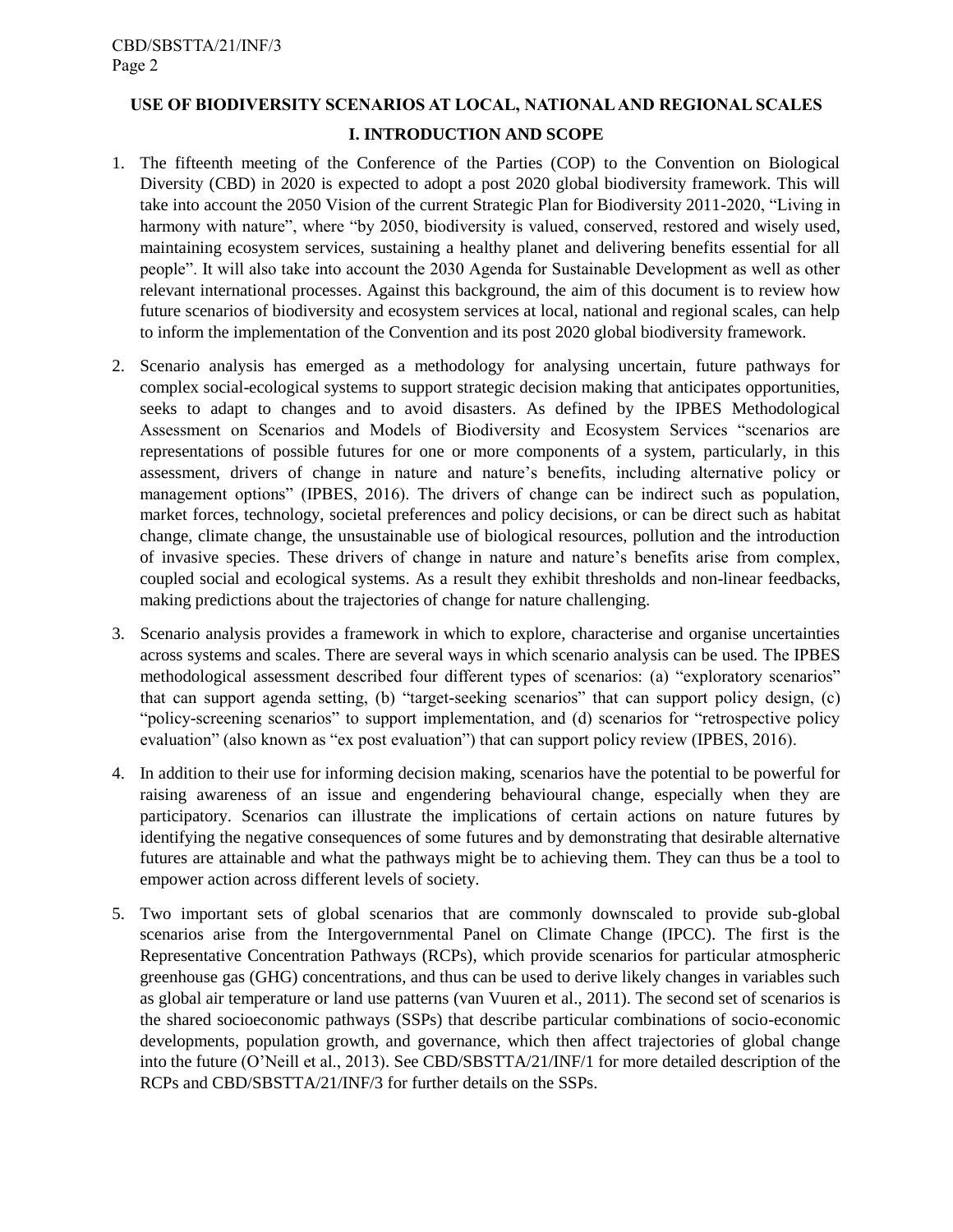6. There are many approaches to developing sub-global scenarios, for example they can be generated from the bottom up, built around the specific circumstances of the problem to be addressed. Or they can be built from the top down by describing how global-scale scenarios need to be adapted to fit the sub-global circumstances. Exploratory archetypes can be employed at the relevant scale to distinguish different storylines developed using participatory (such as WWF and AfDB, 2015) or expert (Millenium Ecosystem Assessment, 2005) approaches. Alternatively target-seeking scenarios can be used, focussing on specific goals, such as the Sustainable Development Goals, or those emerging from participatory processes (Bennet et al., 2016; Rosa et al., 2017).

# *Why focus on sub-global?*

- 7. Implementation of the Convention's strategic plan relies on decisions taken at local, national and regional scale by a wide variety of stakeholders. Scenario analyses focussing at these spatial scales aim to inform strategic decision making for these stakeholders.
- 8. In both the terrestrial and marine realms, management and conservation of biodiversity can be informed by sub-global modelling and scenarios for three reasons:
	- 8.1. First, global scale integrated models are often too coarse to resolve features at a fine enough resolution for many issues related to practical, management decision making. For example, most integrated assessment models—which are typically employed for global scenario analyses to quantify key environmental and economic parameters, such as greenhouse gas emissions or land use configurations—work at temporal and spatial resolutions that are too coarse to address more than broad questions about biodiversity, soils or water resources (Kok et al., 2016).
	- 8.2. Second, when developed at the scale of the decision making problem (e.g. local, national or regional), scenarios can more directly take into account the specific circumstances of the problem, which might include particular combinations of drivers of change or policy questions. They can incorporate more relevant data to build scenarios and test them, including biological and ecological data but also socio-economic data, and therefore increase the realism of the scenarios. The additional realism of sub-global scenarios can help stakeholders to grasp tradeoffs and understand potential costs and benefits.
	- 8.3. Third, sub-global scenario analyses can be used to assess the trade-offs or effectiveness of policy options at a scale in-line with that at which policy decisions are typically made. In general, except for bilateral or multi-lateral agreements such as the Straddling Fish Stocks Agreement or trans-boundary parks, biodiversity management occurs at the national (i.e. EEZ in marine environments) or finer scales. Therefore sub-global scenario analyses can investigate the impact of manageable drivers while accounting for global drivers that cannot be managed by local, national or regional decision-makers.

#### **II. SUB-GLOBAL SCENARIOS AND THEIR ROLE IN IMPLEMENTATING THE CONVENTION ON BIOLOGICAL DIVERSITY**

9. We reviewed how local, national and regional scenario analyses can contribute to the implementation of the Convention and the Strategic Plan for Biodiversity 2011-2020. This review is not intended to comprehensively cover all sub-global scenario studies. Instead it summarises a set of illustrative example scenario analyses. In particular, we focussed on how such sub-global scenarios could help to inform sub-global decision making and policy processes, including the implementation of National Biodiversity Strategy and Action Plans. National Biodiversity Strategy and Action Plans are the principal instruments for implementing the Convention at a national level. Article 6 of the Convention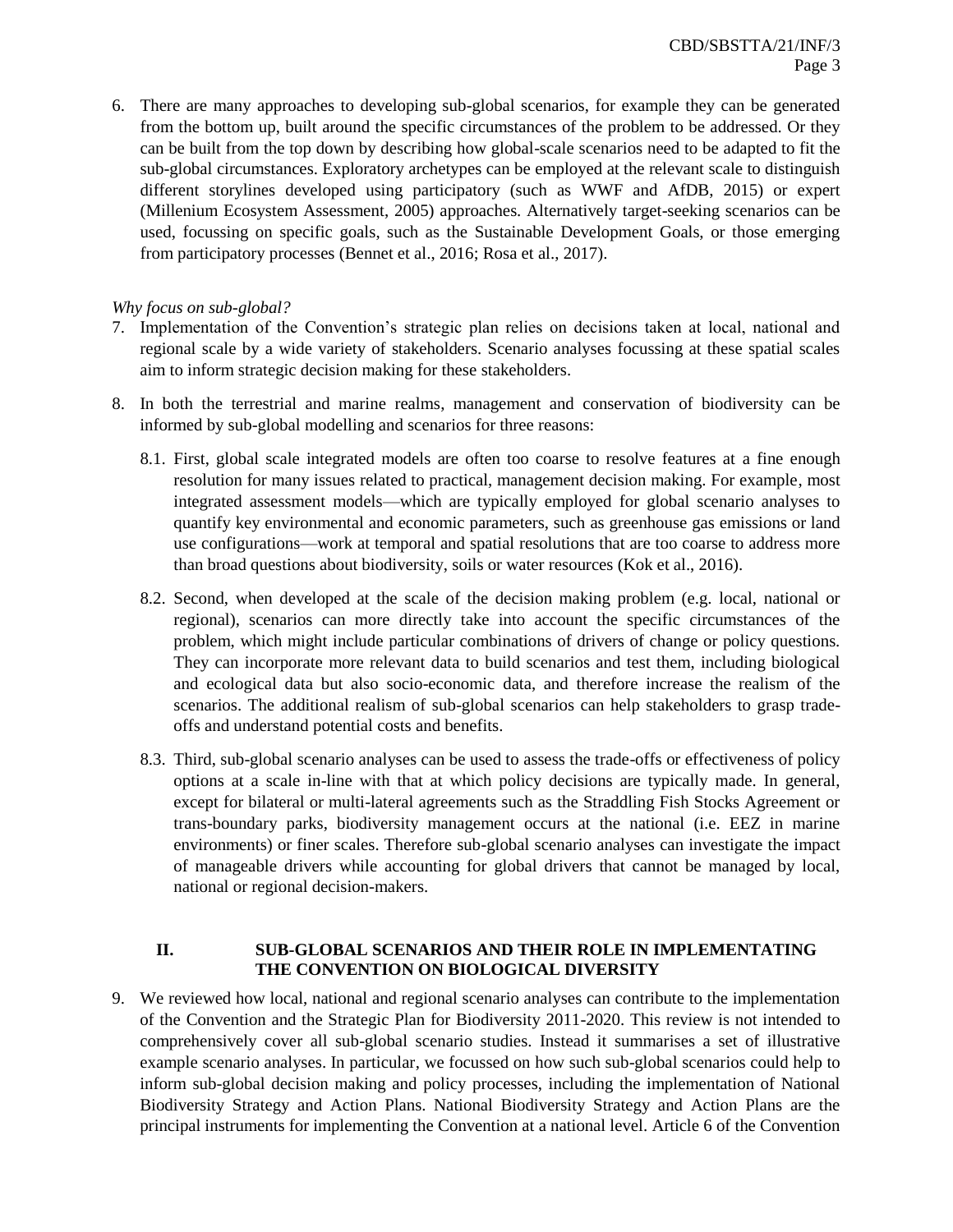obliges Parties to develop national plans for the conservation and sustainable use of biological diversity and to integrate conservation and sustainable use of biological diversity into relevant sectoral and cross-sectoral plans and policies.

10. The Strategic Plan for biodiversity 2011-2020 is underpinned by five strategic goals. Scenarios can help to provide information on these goals in several ways. They can explore the interactions between biodiversity, conservation and other economic sectors and can help biodiversity become integrated into growth and development processes. As such scenarios are particular useful for dealing with issues under Strategic Goal 1 which relates to the mainstreaming of biodiversity across government and society, and the underlying causes of biodiversity loss. They can also help to inform policy decisions around reducing the direct pressures on biodiversity and by providing information related to the safeguarding of ecosystems, species and genetic diversity.

#### *Regional-scale scenarios*

- 11. Regional-scale scenarios are those that consider how biodiversity might respond to drivers that occur across national boundaries. Scenarios at this scale can be valuable because drivers are often transboundary and because biodiversity does not typically correspond to national boundaries. Further pressures on biodiversity can also result from multiple sources, some of which may lie outside national borders. This is particularly true for the marine environment.
- 12. Marine systems face multiple pressures originating from various terrestrial and marine sources, often located in several countries. In these types of situations scenarios can be particularly helpful in exploring different policy approaches. For example in the Baltic Sea, which has nine countries along its coasts and a further four countries that lie within its catchment area, regional scenario analysis has permitted the exploration of the relationship between nutrient and fisheries management and the effects of climate change. Meier et al. (2014) found that nutrient loading and capture fisheries might affect ecosystems in the Baltic Sea considerably under climate change. Areas of the Sea with low or no dissolved oxygen are considered likely to increase under a range of business as usual nutrient load and climate scenarios. Similarly phytoplankton biomass is projected to approximately double by the end of 2100, whilst, stocks of commercially important cod and herring are projected to decline by over 50% in some scenarios with sprat emerging as dominant fish. However scenarios also indicate that such deleterious effects can be prevented if different management regimes are implemented for the Baltic Sea basin, but a trade-off exists between cod and herring stocks. For example if total nutrient run-off into the Baltic Sea is reduced (nitrogen by 135,000 tons per year and phosphorus by 15,250 tons per year) compared to a 1997-2003 reference period, and cod fishing was reduced such that the fisheries mortality rate does not exceed 30% of the estimated biomass of the cod fish stock (Niiranen et al., 2013), the stocks of cod in the Baltic Sea would increase but herring stocks would decline relative to the present. However, if nutrient run-off is allowed to continue under a business-asusual scenario and fisheries pressure on cod remains high, herring stocks would increase in the far future (2070-2098), however, cod stocks will decline.
- 13. European fisheries are another example of a system requiring regional scale analysis. The Climate Change and European Aquatic Resources (CERES) suite of exploratory socio-political scenarios for European marine environments was created by downscaling the global Shared Socio-economic Pathways (SSPs) (CERES 2016). These scenarios explored the implications of various socioeconomic and political conditions for fisheries and aquaculture. One of these scenarios is a "global markets world", under which the European population grows to 750 million by 2050 and 846 million by 2100, GDP per capita increases by factors of 2 and 6 over the same time periods, people aspire to personal independence, taxes and regulation are reduced, consumerism is widespread, there is high fossil-fuel dependency and both infrastructure and ecosystems are highly engineered. Projections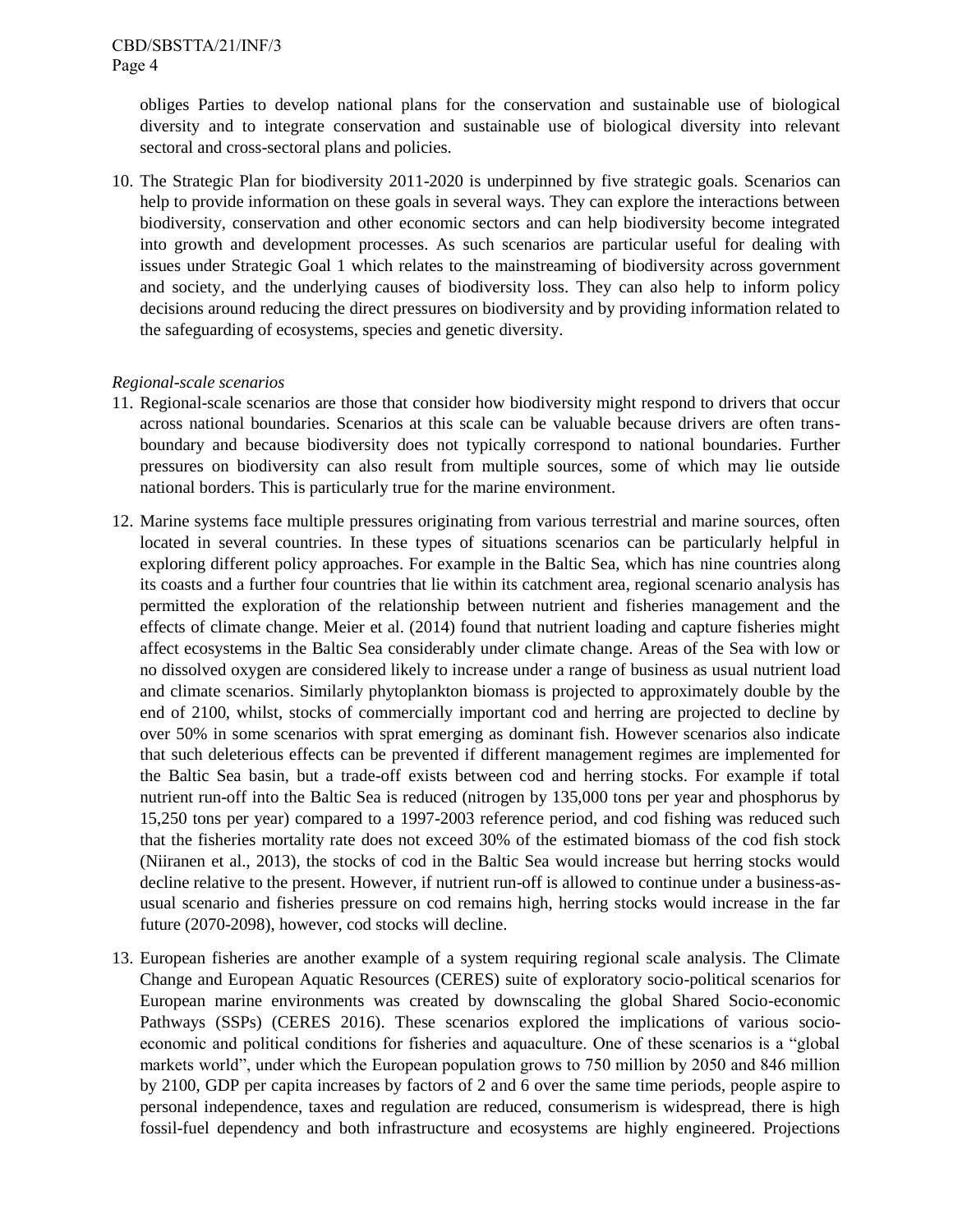under this scenario suggest that demand for fish and shellfish in Europe might double by 2050 against current levels of European production and triple by 2100 with fish being obtained from the cheapest sources with few legal or technical restrictions by few high-tech boats that compete for global resources. As fish stocks are sequentially depleted there is a huge expansion of offshore fish farming relying on extensive cheap immigrant labour, global trade, technology developments and low energy prices. In contrast, under a sustainability focussed world in which population stabilises at 679 million by 2050 and then declines to 600 million by 2100 whilst GDP per capita increases by factors of 2 and 4 over the same time periods, people aspire to higher levels of welfare and a healthy environment, there is a strong cooperative society with declining income inequality, low resource intensity and low fossil fuel dependency. The outlook for marine ecosystems is brighter in this scenario. The demand for fish and shellfish is projected to flatten by 2050 and then declines, which combined with sustainable fishing methods could lead to sustainable fish supply. Aquaculture is projected to play a role in fish supply but is tightly regulated with high traceability and quality standards.

- 14. The two cases described above illustrate that some options have more desirable biodiversity outcomes, for example, reducing nutrient pollution and regulating fisheries to prevent the spread of anoxia in the Baltic Sea and to reconstruct ecosystems with an abundance of top predators. But there are trade-offs, for example a sustainable Baltic cod fishery is likely to come at the expense of the herring fishery. They also imply that integrated policy responses are required. For example, a strong regulatory regime in Europe and internationally will be required to achieve sustainable European fisheries and should implement certification, impact assessments for new fisheries and low impact fishing gears.
- 15. Regional scenarios are also useful in exploring dynamics in terrestrial environments. For example sub-Saharan Africa has two major biomes: tree-dominated forests and grass-dominated savannas. The distribution and structure of these two biomes has resulted from the interaction between climate, soils and disturbance regimes, especially fire and herbivory. In the future the effects of climate change and land-use change will likely play a greater role in determining the distribution and structure of these two biomes. It is therefore important to assess policy decisions that might change the land use patterns in the context of climate change. Aleman et al. (2016) used the four RCP scenarios of climate change and consistent land use change patterns to explore the effects of these two drivers on the future distributions of forests and savannas in sub-Saharan Africa. African forests are likely to experience tree cover loss under all scenarios, mostly as a result of pasture and cropland area expansion. Under the scenario in which the strongest climate mitigation efforts are implemented, the Congo forest contracts and is fragmented, and 77% of the Guinean forest block and 97% of dry forests throughout Africa is lost. Tree cover is also projected to be lost from savannah systems, particularly in savanna areas bordering forests (Aleman et al., 2016). Part of the reason for these declines is that the strong climate mitigation efforts in the scenario rely on widespread bioenergy plantations. Therefore, in order to meet food demands in a world where, globally, land is being taken out of agricultural production to grow bioenergy crops, agricultural land in Africa is projected to expand. Understanding these trade-offs is valuable and suggests that widespread bioenergy use will likely cause negative biodiversity outcomes. To mitigate against forest habitat losses, the authors suggest more effective management of existing protected areas. Enforcement should be improved, especially in the forested protected areas of West and Central Africa, so that agricultural expansion is less likely at the edge of protected areas. In savannas where there is relatively less protection, an increase in parks utilising traditional land management practices could be valuable in addition to reevaluating systematic land use change planning for climate mitigation scenarios taking the conservation value of savanna ecosystems into account in addition to their agricultural value.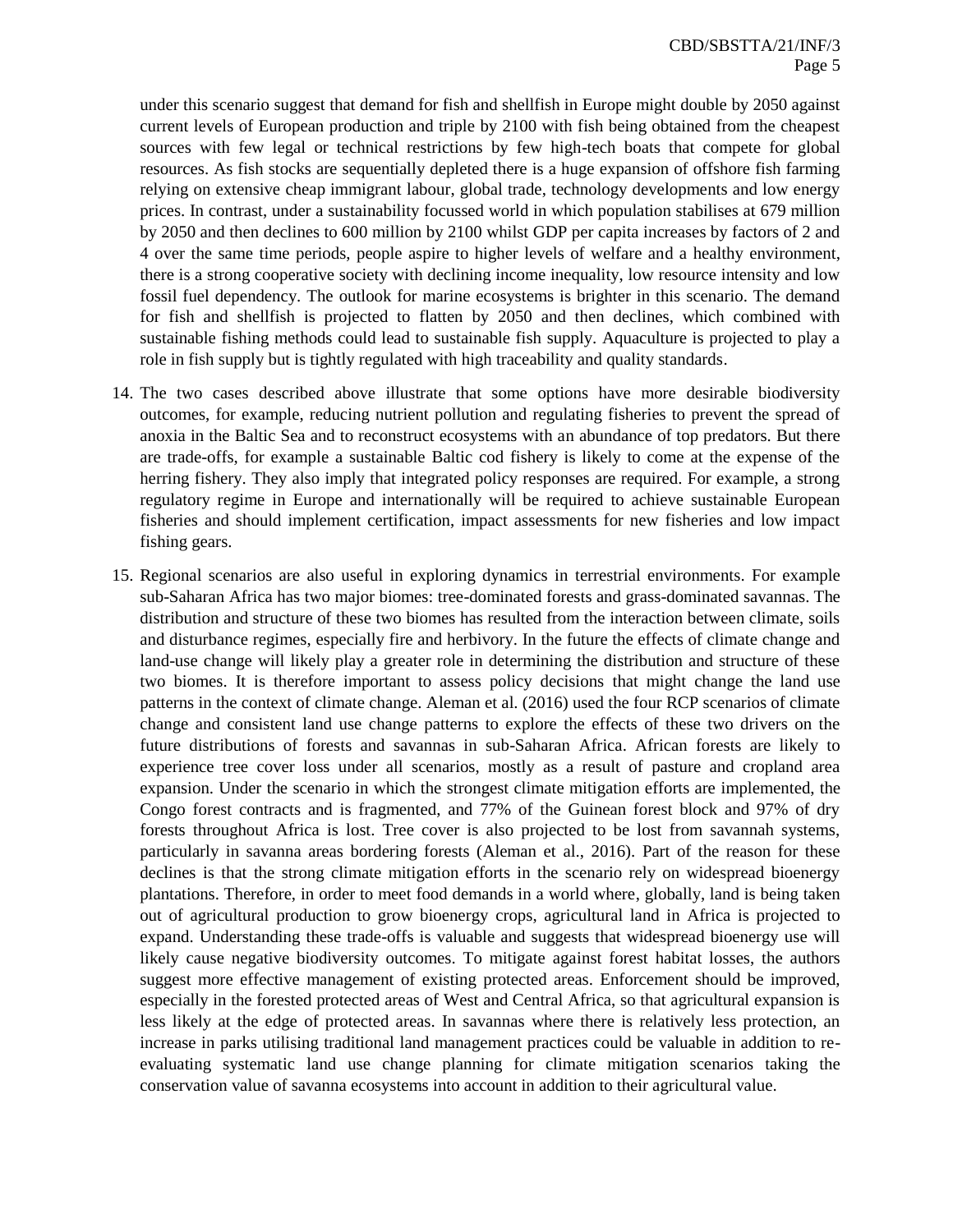#### CBD/SBSTTA/21/INF/3 Page 6

16. The biome changes described for Africa above demonstrate that climate change, and our responses to mitigate it, has the potential to substantially change the provision of ecosystem services at a regional scale. Changes in ecosystem services have been projected for Europe under climate change. However an important uncertainty is how societies will adapt to the changes in ecosystem services brought about by climate change. Dunford et al. (2015) explored the implications of 8 different strategies for how Europe might adapt to potential climate impacts on ecosystem services in the 2050s under an extreme and a moderate climate scenario and either a utopian or dystopian socio-economic storyline. The utopian storyline assumed effective government, reduced inequality, higher well-being, global cooperation and moderate population growth. The dystopian world assumed rapid population growth in a world of increased inequality, unsuccessful innovation, political instability and insecurity. Under both extreme and moderate climate change, the technologically driven agricultural productivity improvements realised in the utopian socio-economic scenario caused agricultural land area to shrink and several ecosystem services (food, water and timber provision, atmospheric regulation) to be enhanced. In contrast, for a dystopian future, in which productivity gains were not available and thus agricultural land expansion is required to feed the growing population, most ecosystem services declined. Forest and farmland biodiversity was projected to decline under climate change in both socio-economic storylines, although declines were less severe with moderate climate and in a utopian society. Critically for policy makers, the strategies employed in response to such potential changes altered the ecosystem service outcomes considerably. For example, compared to the scenarios with no adaptation strategy, policies to reduce food imports by 19% and increase self-sufficiency resulted in increases in food provision, decreases in water and timber provision and atmospheric regulation, and negligible impact on forest or farmland biodiversity. Promoting extensive agriculture and shifting diets away from meat increased the agricultural land footprint at the expense of water and timber provisioning and atmospheric regulation but with some increase in farmland biodiversity. The most extreme nature focussed strategy, in which protected area coverage doubles (targeting increasing connectivity between protected areas), tree species best matched to future climate conditions are planted and dietary shifts to minimise agricultural pressures occur, could increase timber provision, atmospheric regulation and forest biodiversity. However, food and water provision and farmland biodiversity might decline. The analysis demonstrates that future climate, food demand, innovations in agricultural productivity and adaptation strategies interact to drive land use changes and resultant ecosystem service changes. Also, critically, large scale land use change focussing on reversing declines in nature appears feasible even under extreme climate change and dystopian socio-economic conditions.

#### *National-scale scenarios*

- 17. National scale scenarios analyses are pertinent as this is the scale at which government decisions are typically made. National scale scenarios can provide useful information to the design and implementation of National Biodiversity Strategy and Action Plans as well as help to mainstream biodiversity into other economic sectors such as fisheries, agriculture and forestry.
- 18. The fisheries sector is crucial to the economy and well-being of many coastal nations. In Bangladesh, for example, fisheries accounts for 4.4% of the national GDP and provides around 60% of the national animal protein intake. For the 16 million people living near the coast, fish resources are vital. However there is growing evidence that climate change might reduce the productivity of fisheries in South and Southeast Asia. In the case of Bangladesh it is crucial to understand how this potential impact might affect the provision of fish products and in particular to explore how fisheries management can mitigate against future climate impacts. Under business-as-usual climate change, total fisheries productivity in Bangladesh is projected to decline by up to 8.3% by 2100. However, impacts for two of the most important marine-captured fish impacts are projected to be more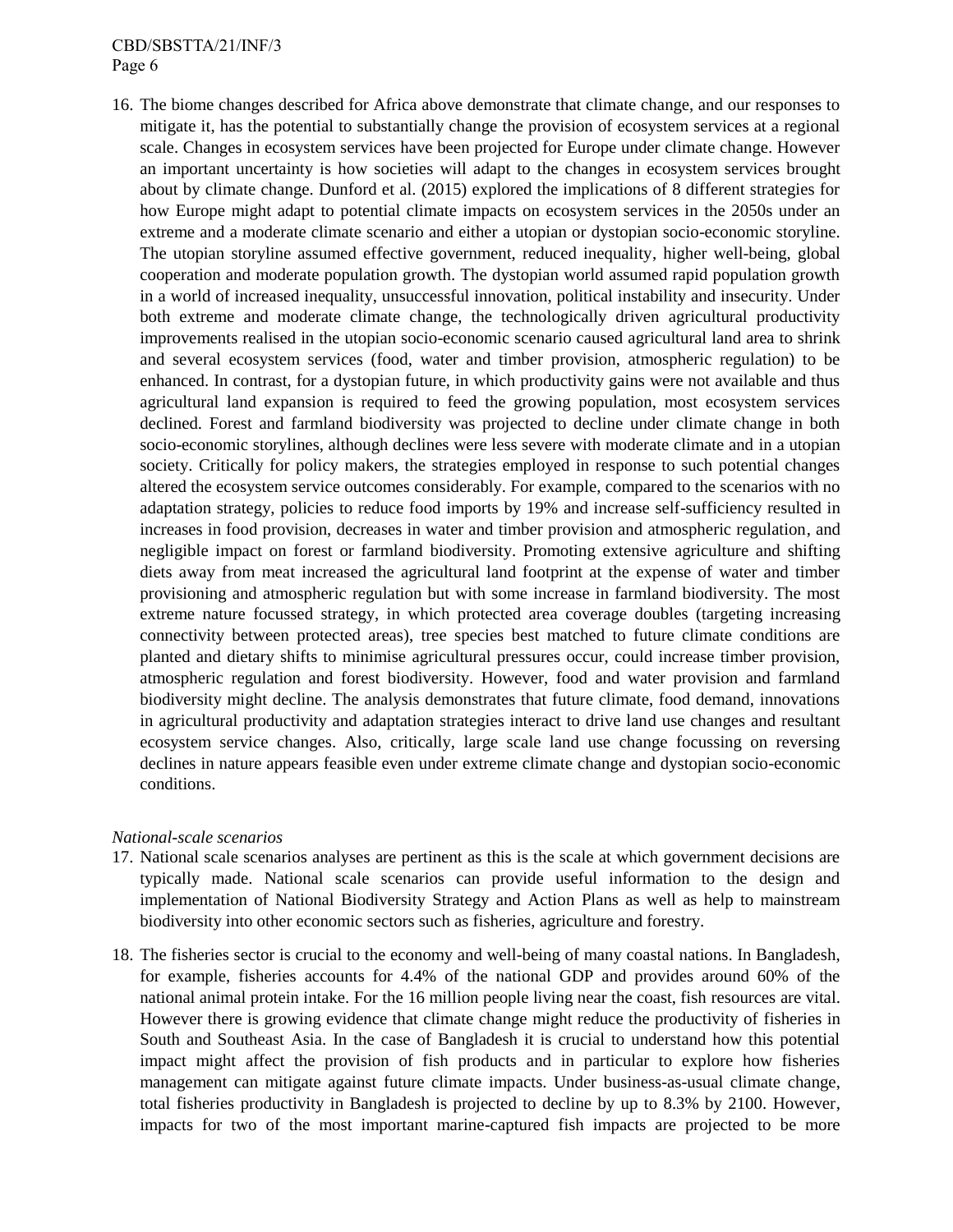pronounced. Under business as usual climate change and fisheries management, by the 2050s decadal mean catch potential might fall by 42% for Hilsa shad and by 30% for Bombay duck compared to the 2000s. If management permits overfishing to take place then population collapse could occur and the catch potential of Hilsa shad might decline by as much as 87% by 2050. For Bombay duck the story is less severe but catch potentials might decline by 37% by 2050. In order to stabilise catches, fisheries will need to be better managed to avoid overfishing (Fernandes et al., 2016).

- 19. National level scenarios are also useful in the terrestrial environment. For example they have been used to better understand how land use might change in Australia under different environmental and economic conditions and in response to different domestic biodiversity and climate mitigation policy measures. Three domestic policy scenarios were considered by Bryan et al. (2016): carbon focus, balanced focus, and biodiversity focus. In all a payment was assumed for environmental plantations (plantations of mixed, locally native trees for to restore biodiverse native plant communities) with a baseline budget of \$125 million per year for such payments. In the balanced and biodiversity focus scenarios, a levy of 15% and 30%, respectively, was placed on payments for carbon sequestration made to "carbon plantations" (monocultures of fast growing high carbon sequestering Eucalyptus species) and this money boosted the funds available for payments for environmental plantings. In a future with no climate mitigation effort (i.e. with no carbon price) then little change in the total areas of different land uses, and therefore no reforestation of agricultural land, was projected. However, if efforts are made to mitigate climate change there could be up to 50 million ha of land, mostly currently used for beef or sheep production, converted to carbon plantations. Balancing incentives for restoring habitat through a tax on carbon plantations could result in 9-30 million ha of the carbon plantations being replaced by environmental plantations. The projections indicate that although significant reductions in the area of agricultural land use are possible, agricultural production can nonetheless increase the least productive land is converted and productivity improvements are possible on the remaining agricultural land. Economic returns to land owners in Australia can be increased while climate mitigation and biodiversity co-benefits are enhanced, however to achieve extensive reforestation, water resource use must be carefully managed. The study demonstrates that policy options exist to promote environmentally and economically sustainable future landscapes in Australia. However, there will be trade-offs, such as the replacement of beef and sheep production by carbon and environmental plantations. Such transitions have implications for policy, for example in the regulation of plantations and payments for them, and the reskilling or relocation of workforces as farming practices change.
- 20. Suriname provides a further example on the use of scenarios in the terrestrial environment. Forested areas covered over 90% of Suriname's land area and contain high levels of biodiversity. Reforestation of agricultural land is therefore not a critical issue. The concern in Suriname is that historically low deforestation rates may not be sustainable in the future as palm oil, sugarcane, other plantations and mining become increasingly prominent. The question of how to develop sustainable agriculture sector in Suriname that enable agricultural growth whilst preventing widespread habitat conversion is therefore critical. For example, Suriname has ambitions to increase national production of rice, the country's most important crop in terms of cultivated area, contribution to GDP, foreign exchange earnings and direct employment. If rice productivity remains at present levels (approx. 4.2 ton/ha), to increase total production by 3% per year the required cultivation area would increase by over 20,000 ha by 2022. However, if productivity can be increased to levels in line with estimates of the potential yield of Suriname farms (approx. 6 ton/ha), then total rice production could be increased by 40% by 2022 against 2011 levels, whilst also releasing 15,000 ha of land from rice cultivation. For this intensification to lead to land-sparing for nature, good governance, law enforcement and increasing the value of standing forests will be needed. Another scenario is that the relinquished area is dedicated to higher value agricultural crops, including organic products, without incurring any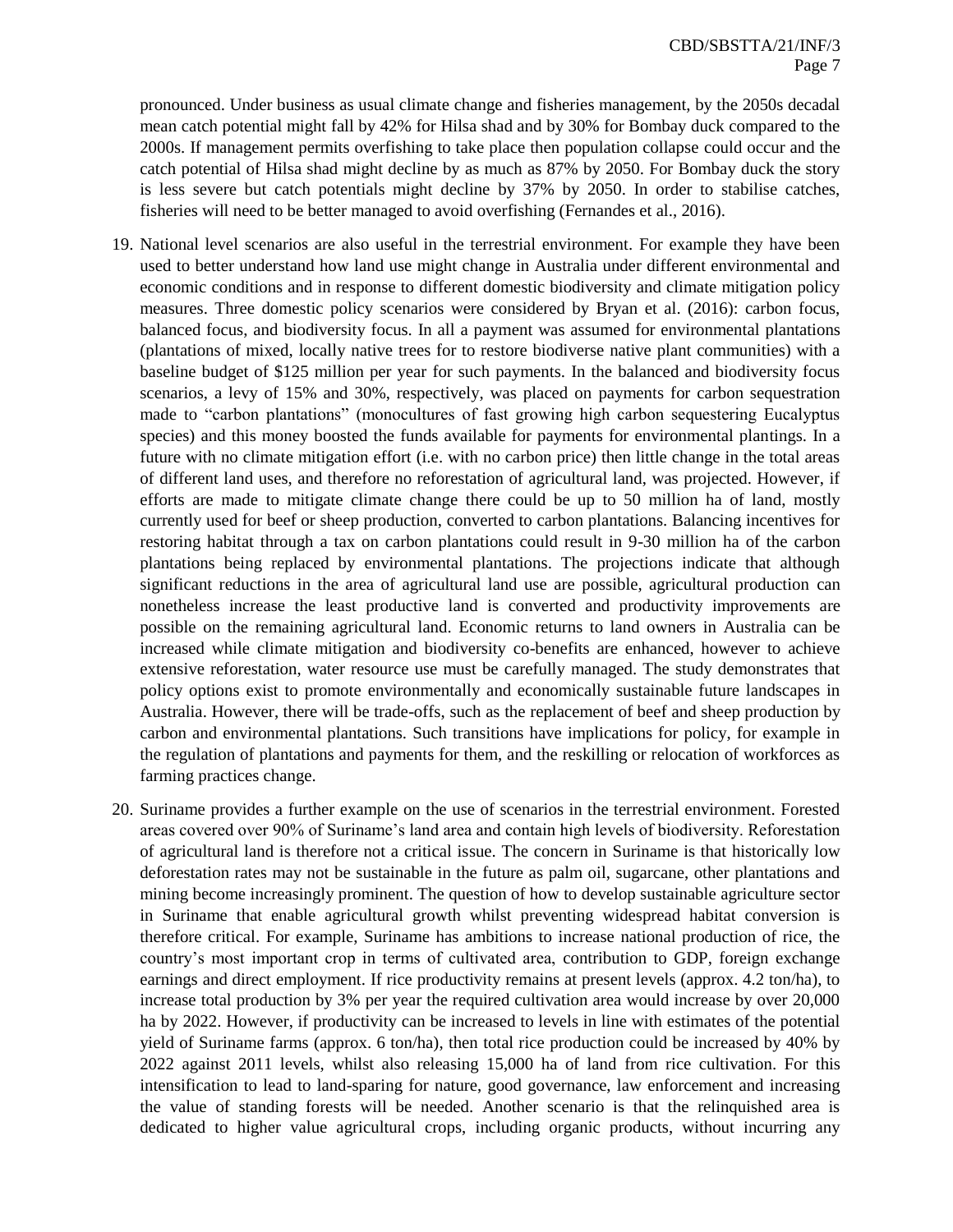deforestation. By developing a framework to stimulate organic farming and by working with smallholder farms, Suriname may increase the value of its national agriculture, create alternative and higher incomes, offer an alternative path for rural people by reducing dependency on external resources and increasing incomes, and achieve food security both in terms of provision and healthier products (Latawiec et al., 2014).

#### *Subnational-scale scenarios*

- 21. Scenario analysis at subnational scales can provide highly specific information on the study location. Participatory approaches, which are most often applied at subnational-scales, can build capacity for using scenarios for strategic decision making and for understanding the importance of biodiversity across sectors. Decisions from participatory local scenarios also have the benefit of "buy-in" from local stakeholders, which can be difficult to achieve when decisions appear to be imposed from the top-down.
- 22. Some of the research on the Great Barrier Reef World Heritage Area in Queensland, Australia provides an example of the use of sub-national scenarios. Since the settlement of Europeans in the 1860s, suspended sediments, nitrogen and phosphorous entering the water catchment for the Great Barrier Reef World Heritage Area have increased by factors of 5, 2-5 and 2-10 respectively. The impacts of nutrient and sediment deposition on the biodiversity of the Great Barrier Reef include changes in coral and fish species composition, dominance of macro-algal cover, and outbreaks of crown-of-thorns starfish. The greatest threat from land based pollution to the Great Barrier Reef exists in the Wet Tropics bioregion, where fertilisers and pesticides are applied in sugarcane and banana production and sediment run-off is also a concern. The Tully-Murray catchment is located in the Wet Tropics and has seen 80% of native vegetation, 60% of riparian habitat and 69% of wetlands cleared from the floodplain for agricultural production. Recently crop production has doubled resulting in a doubling of fertiliser use. Understanding trade-offs between agricultural production, the provision of ecosystem services on the flood plain and on the Great Barrier Reef, and the impact of future land use on these is crucial. Projections for a scenario in which all native vegetation was permitted to be cleared from the Tully-Murray catchment projected a large increases in agricultural revenues, which rose to  $\frac{10}{2}$  million/year. However, nitrogen run-off into the catchment also grew and water quality deteriorated as a result. The valuable ecosystem services provided by the Great Barrier Reef, such as, tourism and fisheries, were projected to decline. Projections for alternative scenarios showed that re-vegetation of riparian and wetland habitats in the catchment area, in line with the Tully-Murray Water Quality Improvement Plan, does not sufficiently reduce nitrogen pollution on the Great Barrier Reef, and so ecosystem service declines there are projected. A complete reforestation of the catchment area could improve the quality of water discharged to the Great Barrier Reef and prevent deterioration of the ecosystem services while also increasing those within the catchment (Butler et al., 2013). The study identifies that different stakeholders (farmers, fishermen, tourists or the public) "win" or "lose" depending on the scenario. Such trade-offs are complicated by the management of the catchment and the Great Barrier Reef, responsibility for which spans several organisations. Aligning the statutory and non-statutory governance structures to the scale of the hydrological ecosystem could help the implementation of a water quality management plan that successfully prevents damage to the Great Barrier Reef while minimising loss to farmers and other stakeholders in the catchment area.
- 23. Trade-offs amongst beneficiaries from ecosystem services are also evident in the social-ecological system of Costalegre on the Pacific coast of Mexico. The region is biologically diverse with important areas covered by well-conserved tropical dry forest. The main economic activities include agriculture, fishing, forestry and tourism. Recent development plans propose expanding tourism in the area. Assessing how such expansion might impact the social-ecological system is the aim of a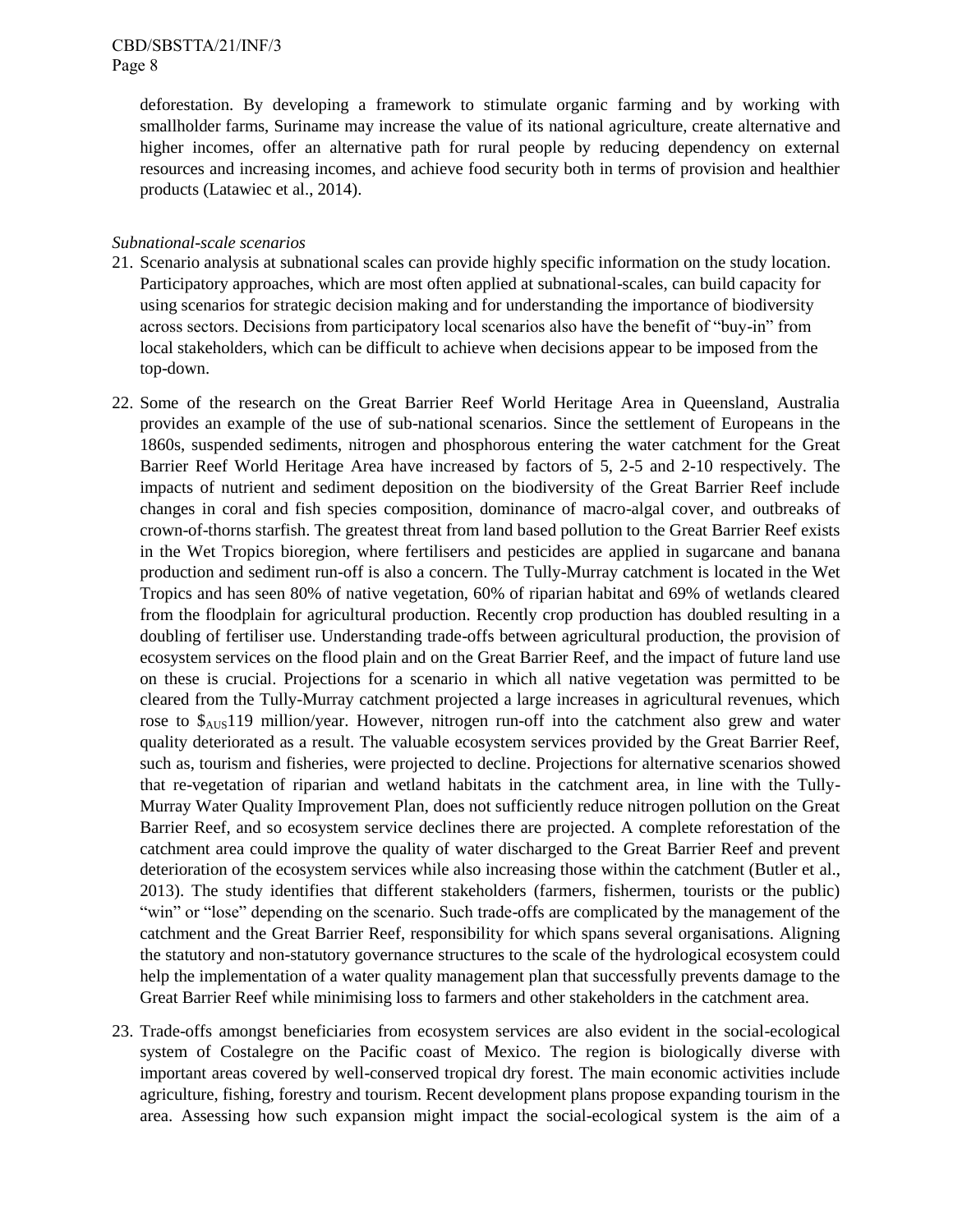scenario analysis conducted by Riensche et al. (2015), which developed a set of four qualitative storylines of how the development of the region is managed. Under a scenario of massive tourism all ecosystem services considered, including freshwater quality and supply, climate regulation, soil erosion control and fisheries, were projected to decline. While some positive aspects were projected to emerge for local communities, the cumulative effects were overwhelmingly negative. A development strategy that focussed on select, high-end tourism, would have some ecosystem service benefits and some implications for local communities but could be positive. For a development strategy that was strongly determined by environmental conservation, ecosystem services were strongly increased but local communities were strongly negatively impacted with projected emigration from the region and abandonment of lifestyles. A more balanced development strategy, permitting tourism in an environmentally conscious manner, was projected to be overwhelmingly positive with ecosystems and the services they provide, and local communities benefiting. To enable this balanced approach, enhanced communication between stakeholders is essential and involving tourism associations, scientists and conservationists in social organisations such as the District Council of Rural Development was deemed by the authors to be essential. The study also found that there was a disconnect between those stakeholders in the middle and upper parts of the watersheds of the region who manage vegetated lands that are essential for water provision to the coastal regions, and those in the coastal regions who benefit from the water provision. Despite securing the provision of an essential ecosystem service, the stakeholders managing the water resources are unlikely to receive any benefits. Coastal communities on the other hand benefit from having water and through tourism. A payment for ecosystem service scheme might address this unequal distribution of benefits and help to secure water provisioning services (Riensche et al., 2015).

- 24. Participatory approaches were employed by Palacios-Agundez et al. (2013) to assist with and build capacity for strategic decision making to create sustainable landscapes in Biscay, Spain on the north of the Iberian Peninsula. Biscay was heavily industrialised in the last two centuries, with large amounts of agricultural land abandonment. A total of 57% of the land area is covered by forests, of which 79% is exotic forest plantations. A total of 39 people took part in the exercise from a range of stakeholder groups including policymakers, researchers, architects, economists, engineers, lawyers and NGOs. These stakeholders collectively identified the most important ecosystem services in the region to address and the key drivers of change for the region. Next, the participants described four archetypal scenarios for Biscay and characterised the scenarios in terms of the provision of ecosystem services and human well-being. From these, the participants identified a target, or desirable scenario, in which education and knowledge sharing within society are key, consumption is responsible and there is a tendency towards sustainable production and self-sufficiency. Sustainable management was projected to lead to significant growth in a range of cultural, regulating and provisioning services whilst at the same time most indicators of human well-being were forecast to rise. Participants identified reinforcing local sustainable productivity and conserving Biscay's ecosystems and their functionality as key strategic goals. To achieve these, proactive action from government and NGOs combined with strategic and integrative land use planning were identified as some of the key management actions.
- 25. Sub-national scenarios can also be used to inform decisions regarding marine resources because benefits from these do not just flow via large-scale industrialised fisheries, but also through smallscale subsistence and commercial fisheries. These smaller fisheries can be of economic, social and cultural importance. This is the case for the species fished by the First Peoples of the Pacific Northwest Coast. Weatherdon et al. (2016) projected the climate change effects on the fisheries of a sample of 16 First Nations identified near British Columbia's coastline. Under climate change the relative abundances of the majority of species fished by these First Nations, are projected to decline and all species would shift poleward at a rate of 10 to 18 kilometres per decade. These changes would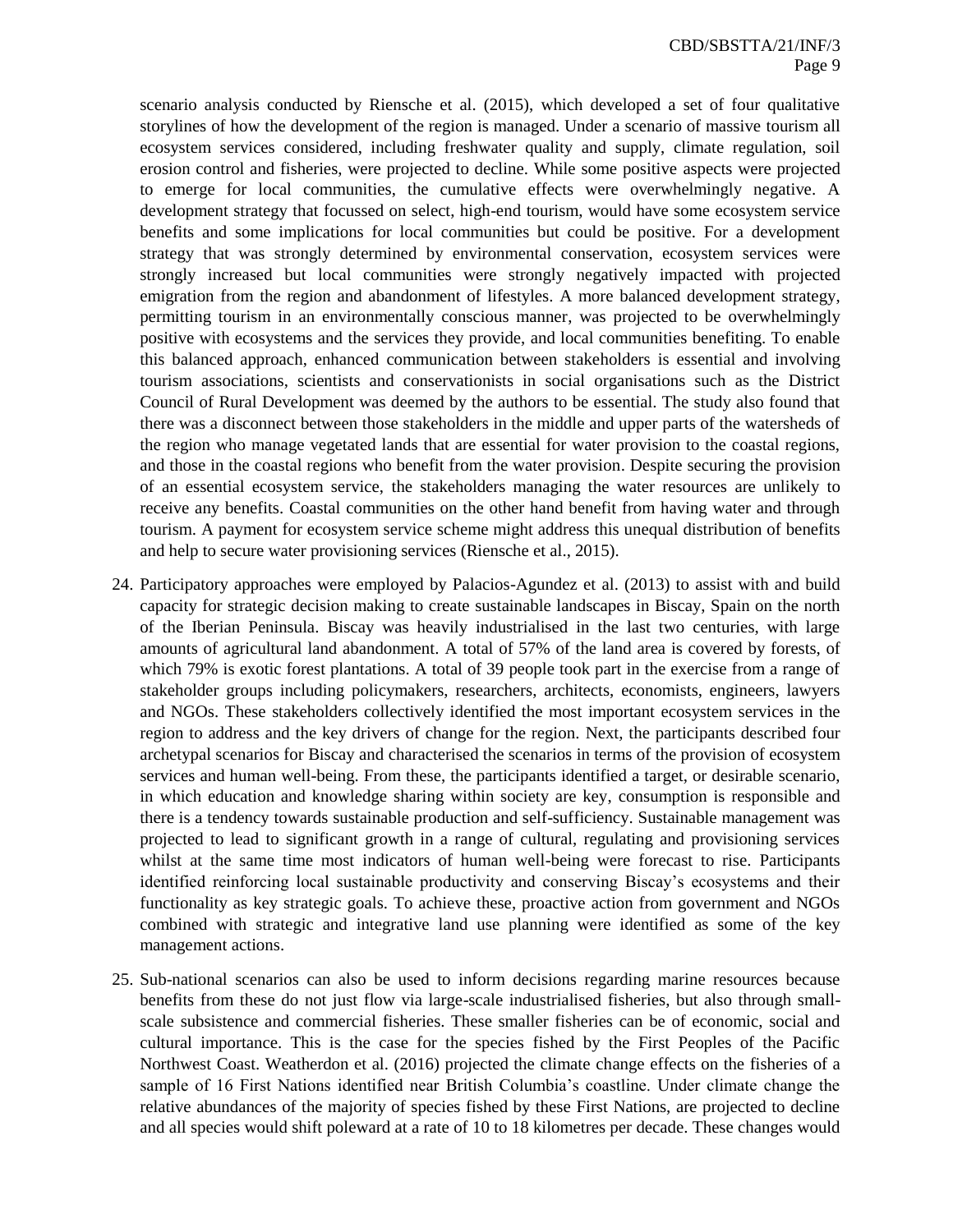cause modest to severe declines in the catch potential for all commercial fisheries with First Nation participation. Establishing equitable resource sharing agreements could address the unequal distribution of relative losses in catch potential associated with regional differences and the poleward shift. Mechanisms to increase the productivity of the fisheries within the First Nations' territorial land, for example through traditional clam gardens, could also mitigate some impacts. Lastly joint management frameworks between First Nations, the Department for Fisheries and Oceans and other economic sectors could yield ecological and political benefits.

# **III. SYNTHESIS: OPPORTUNITIES FOR SUB-GLOBAL SCENARIOS TO ASSIST IMPLEMENTATION OF THE CONVENTION ON BIOLOGICAL DIVERSITY**

- 26. The case studies of regional, national and subnational scenarios reviewed above illustrate the ways in which scenarios can provide valuable information for the implementation of the Convention. Scenario analyses tailored to regional, national or local circumstances provide information to feed into strategic planning for biodiversity conservation and sustainable use. They can therefore directly support the development of National Biodiversity Strategies and Action Plans. Furthermore, the inclusion of participatory approaches in scenario analysis is a valuable tool for building capacity for decision making that focusses on biodiversity management. It can do this by allowing stakeholders to recognise the relationships between biodiversity and other sectors, and how enhanced benefits can increase human well-being
- 27. Sub-global scenario analysis can assist the implementation of the Convention by enabling, in a location specific manner, strategic planning to conserve or sustainably use biological resources. The analyses can explore social-ecological systems taking into account a broad range of uncertainty of future socio-economic and environmental (biotic and/or abiotic) conditions. Analyses can also seek to determine the optimal path to reach a target, such as society in harmony with nature. Conducting such analyses whilst also involving decision makers, practitioners and other stakeholders builds capacity about how a desirable future for biodiversity can be realised and what decisions are likely to achieve this goal.
- 28. In the marine realm the management of fisheries will be critical for stable future catches under climate change. Overfishing in the Baltic Sea, the Bay of Bengal and the coast of British Columbia, risks collapse of fish stocks, drastic reductions in catch potential and subsequent economic and human wellbeing declines for the societies that rely on the fisheries. Management of land use in river catchments will also be important to avoid excessive nutrient run off that could damage the health of coastal ecosystems. In all cases efficient management will require coordination across national, cultural or management agency jurisdictions.
- 29. Climate and land use are likely to lead to large changes in terrestrial habitats. Climate mitigation and adaptation strategies have a strong influence on the magnitude and distributions of land use change. Policy decisions can therefore feasibly bring about landscapes that manage the conservation of nature whilst also meeting other environmental and societal goals. Scenarios analysis can explore these decisions, the resultant trade-offs and policy implications in uncertain future worlds.

#### **IV. REFERENCES**

Aleman, J. C., Blarquez, O., Staver, C. A. (2016). Land-use change outweighs projected effects of changing rainfall on tree cover in sub-Saharan Africa. *Global Change Biology*, 22, 3013-3025. http:// doi: 10.1111/gcb.13299.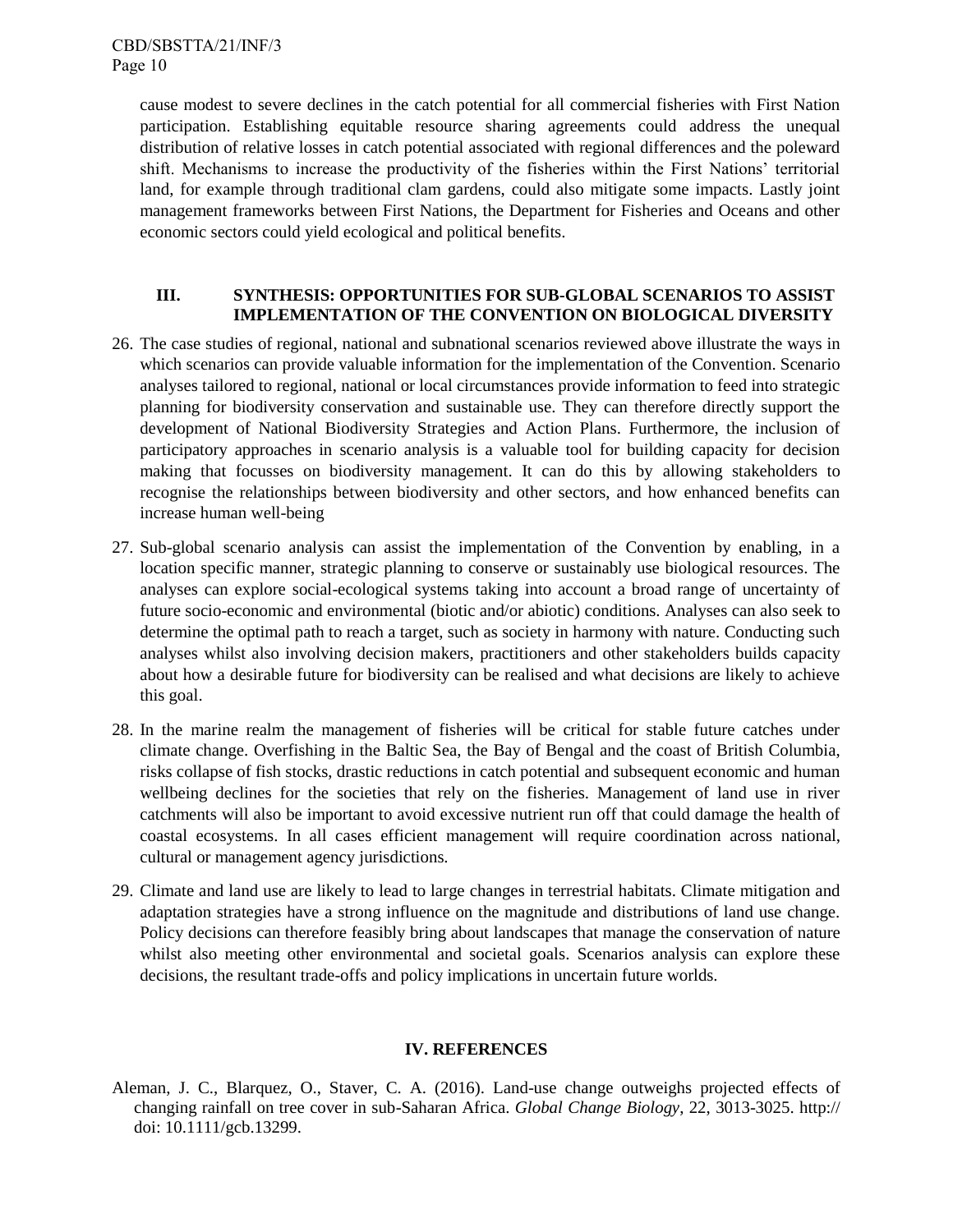- Bennett, E. M., M. Solan, R. Biggs, T. McPhearson, A. V Norström, P. Olsson, L. Pereira, G. D. Peterson, C. Raudsepp-Hearne, and F. Biermann. 2016. Bright spots: seeds of a good Anthropocene. Frontiers in Ecology and the Environment, 14(8):441–448.
- Bryan, B. A., Nolan, M., McKellar, L., Connor, J. D., Newth, D., Harwood, T., King, D., Navarro, J., Cai, Y., Gao, L., Grundy, M., Graham, P., Ernst, A., Dunstall, S., Stock, F., Brinsmead, T., Harman, I., Grigg, N. J., Battaglia, M., Keating, B., Wonhas, A., Hatfield-Dodds, S. (2016). Land-use and sustainability under intersecting global change and domestic policy scenarios: Trajectories for Australia to 2050. *Global Environmental Change*, 38, 130–152. http://doi.org/10.1016/j.gloenvcha.2016.03.002
- Butler, J. R. A., Wong, G. Y., Metcalfe, D. J., Honzák, M., Pert, P. L., Rao, N., van Grieken, M. E., Lawson, T., Bruce, C., Kroon, F. J., Brodie, J. E. (2013). An analysis of trade-offs between multiple ecosystem services and stakeholders linked to land use and water quality management in the Great Barrier Reef, Australia. *Agriculture, Ecosystems and Environment*, 180, 176–191. http://doi.org/10.1016/j.agee.2011.08.017
- CERES (2016). Exploratory socio-political scenarios for the fishery and aquaculture sectors in Europe. (Ed. Pinnegar, J. K. & Engelhard, G. H.). Deliverable D1.1 – Glossy 'report card' aimed at stakeholders. Centre for Environment, Fisheries & Aquaculture Science (Cefas), Lowestoft, 8pp. https://ceresproject.eu
- Dunford, R.W., Smith, A. C., Harrision, P. A. and Hanganu, D. (2015) Ecosystem service provision in a changing Europe: adapting to the impacts of combined climate and socio-economic change, *Landscape Ecology*, 30, 443-461. Doi: 10.1007/s10980-014-0148-2.
- Fernandes, J. A., Kay, S., Hossain , M. A. R., Ahmed, M., Cheung, W. W. L., Lazar, A. N. & Barange, M. (2016). Projecting marine fish production and catch potential in Bangladesh in the 21st century under long-term environmental change and management scenarios. *ICES Journal of Marine Science*, 73: 1357-1369.
- IPBES (2016). *The methodological assessment report on scenarios and models of biodiversity and ecosystem services*. S. Ferrier, K. N. Ninan, P. Leadley, R. Alkemade, L. A. Acosta, H. R. Akçakaya, L. Brotons, W. W. L. Cheung, V. Christensen, K. A. Harhash, J. Kabubo-Mariara, C. Lundquist, M. Obersteiner, H. M. Pereira, G. Peterson, R. Pichs-Madruga, N. Ravindranath, C. Rondinini and B. A. Wintle (eds.). Secretariat of the Intergovernmental Science-Policy Platform on Biodiversity and Ecosystem Services, Bonn, Germany. 348 pages.
- Kok, M.T., Kok, K., Peterson, G.D., Hill, R., Agard, J. and Carpenter, S.R., 2017. Biodiversity and ecosystem services require IPBES to take novel approach to scenarios. Sustainability Science, 12(1), pp.177-181.
- Latawiec, A. E., B. B. N. Strassburg, A. M. Rodriguez, E. Matt, R. Nijbroek, and M. Silos. 2014. Suriname: Reconciling agricultural development and conservation of unique natural wealth. *Land Use Policy* 38:627–2564 636.
- Millenium Ecosystem Assessment (2005). Ecosystems and Human Well-being: Synthesis. Island Press, Washington D.C.
- Meier, H. E. M., Andersson, H. C., Arheimer, B., Donnelly, C., Eilola, K., Gustafsson, B. G., … Zorita, E. (2014). Ensemble modeling of the Baltic Sea ecosystem to provide scenarios for management. *Ambio*, 43(1), 37–48. https://doi.org/10.1007/s13280-013-0475-6
- Niiranen, S., J. Yletyinen, M.T. Tomczak, T. Blenckner, O. Hjerne, B.R. MacKenzie, B. Mu¨ller-Karulis, T. Neumann, et al. (2013). Combined effects of global climate change and regional ecosystem drivers on an exploited marine food web. *Global Change Biology*, 19: 3327–3342. doi:10.1111/gcb.12309.